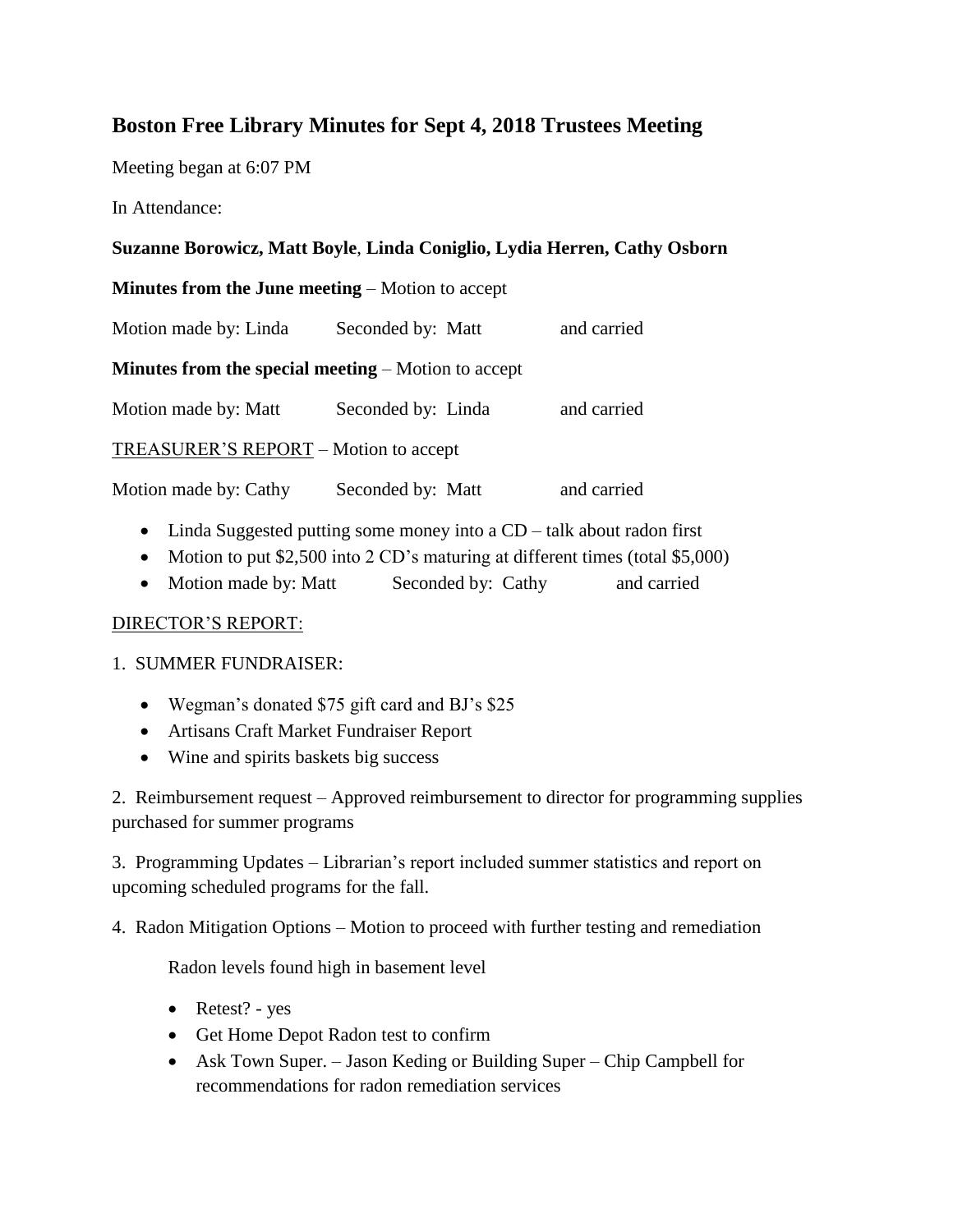- Motion to allocate up to \$2,000 if radon level found high again
- Motion made by: Linda Seconded by: Matt and carried
- 5. All agreed to stay with Chevalier's for Plowing
- 6. Year Round Hours for 2019 Discussion

Table until December meeting – will try and finalize then

- 7. Fall Gala Fundraiser and Book Sale Plans Discussion no extra ideas
- 8. Motion for Lydia to get a label printer

Motion made by: Linda Seconded by: Cathy and carried

## 9. GALLIVAN GRANT:

- Still have funds to spend. Lydia wants to discuss with The Foundry before purchasing a license for 3D software
- Robotic Arm next year
- Purchase tools for 3D printers needle nose pliers, sand paper, files
- Motion made by: Linda Seconded by: Matt and carried

7:09 - Meeting adjourned

#### **MEETINGS in 2018:**

December 4, 2018

Librarian's Report – September 4, 2018

| Checks written since the last board meeting |                                           |          |
|---------------------------------------------|-------------------------------------------|----------|
| 2243                                        | Rucker Lumber – Soil and Mulch            | \$86.80  |
| 2244                                        | <b>Certified Radon Systems Testing</b>    | \$150.00 |
| 2245                                        | Republic Services - Garbage               | \$64.95  |
| 2246                                        | Rucker Lumber- Soil, Grass Seed and Mulch | \$47.07  |
| 2247                                        | <b>Water Authority</b>                    | \$48.72  |
| 2248                                        | Republic Services - Garbage               | \$64.77  |
| 2249                                        | Cheryl Dunmire - Mop                      | \$13.04  |
| 2250                                        | Michael Nowak – Gas for Lawn Mower        | \$12.00  |
| 2251                                        | Republic Services - Garbage               | \$64.77  |

1. Contract Account Balance: \$3942.35 Checks written since the last board meeting

We are projected to be within budget for system paid expenses. Our payroll budget is projected to be well under this year due to the extended staff shortage with change over.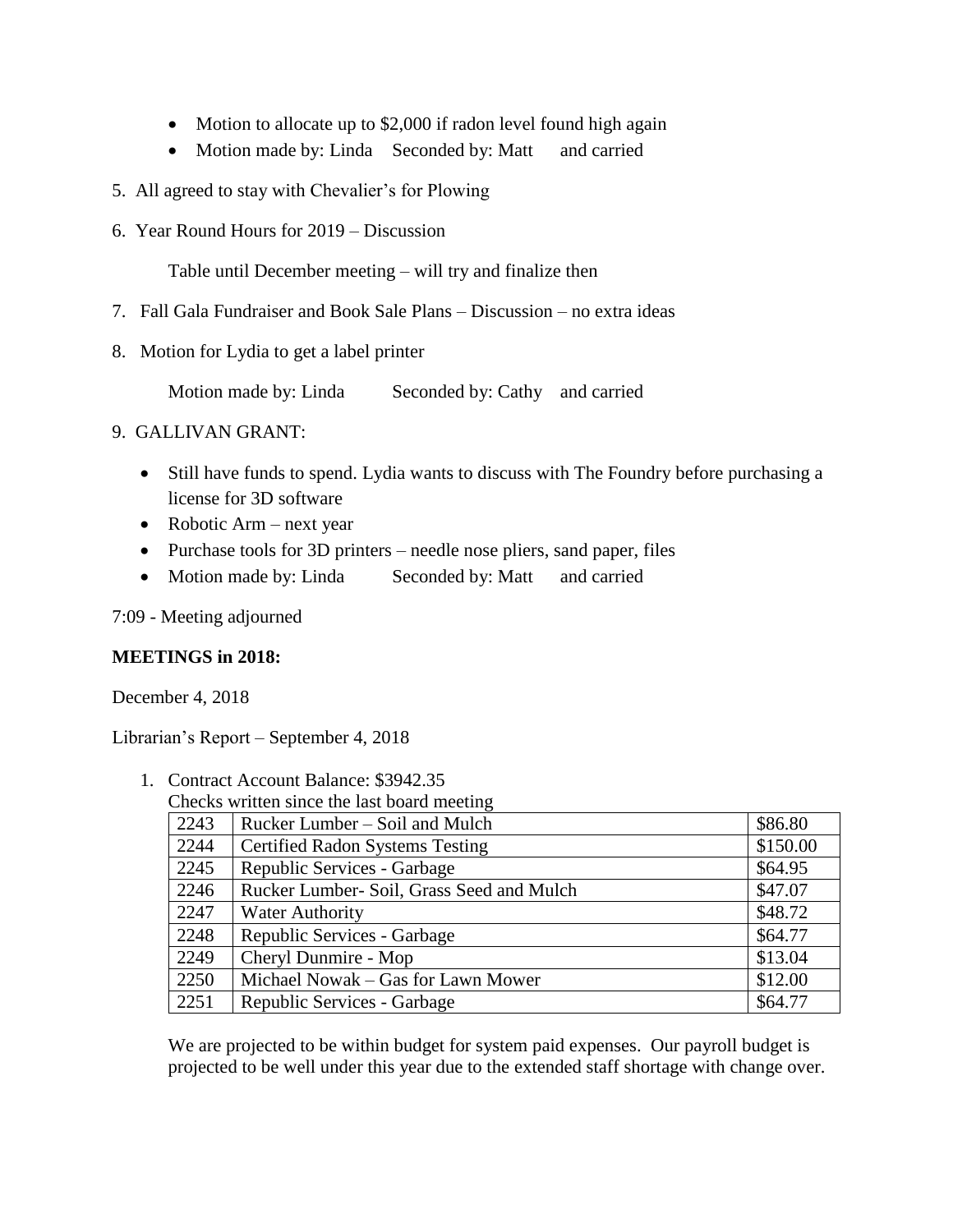The projected ending budget of \$5.959.75 will decrease now that we have additional staff members.

- 2. Staff Changes
	- a. Marilyn Will and Arlene Henry will become Senior Library Clerks in 2019. I submitted a request to Central for this change because, based on the longevity of their work at this library and the tasks that they are responsible for, this job title better reflects their work. Central approved the change and adjusted our payroll budget to
	- b. We have hired two new pages: Junior Page, Kelsey Hartman and Senior Page, Heidi Bofinger.
- 3. Artist/Craft Market Fundraiser Report
	- a. The Summer Fundraiser was a great success! We raised a total profit of \$2560.61 (compared to \$2200 in 2017 with Legislator Mills support). The basket raffle and wine/beer raffles brought in a combined total of over \$1,500.
	- b. Although the hot dogs and craft booths don't contribute a large amount of money to the fundraiser, they draw in a larger crowd that the raffle alone.
	- c. Central will reimburse the Association account for the \$200 that was paid to Alex Krolikowski for the musical entertainment.
	- d. I will be requesting reimbursement from the Friends for the supplies that I purchased for the fundraiser.
	- e. I spent \$15.00 on a Facebook promotion for the event to see if it would be worthwhile for future events. The promotion reached over 1,000 people that would not typically see our posts and we had several new followers after the completion of the promotion.
	- f. Legislator Mills indicated that he has every intention of resuming the fundraisers next year, but Jay Jackson said he would be more than happy to be in charge of the hot dogs next year as well and would bring a larger grill.
- 4. Radon Mitigation Options
	- a. In June, we had the radon in the basement tested by Certified Radon Systems and we came back with a reading of 6.5pCi/L. Action is strongly recommended at levels over 4.0pCi/L.
	- b. I obtained four estimates for mitigation that had a wide range:
		- i. WNY Inspection Services \$2640.00
		- ii. WNY Radon Mitigation \$1383.00
		- iii. Certified Radon Systems \$1700.00
		- iv. Inhabit Home Services \$1,250.00
	- c. Each estimate involves drastically different plans for mitigation.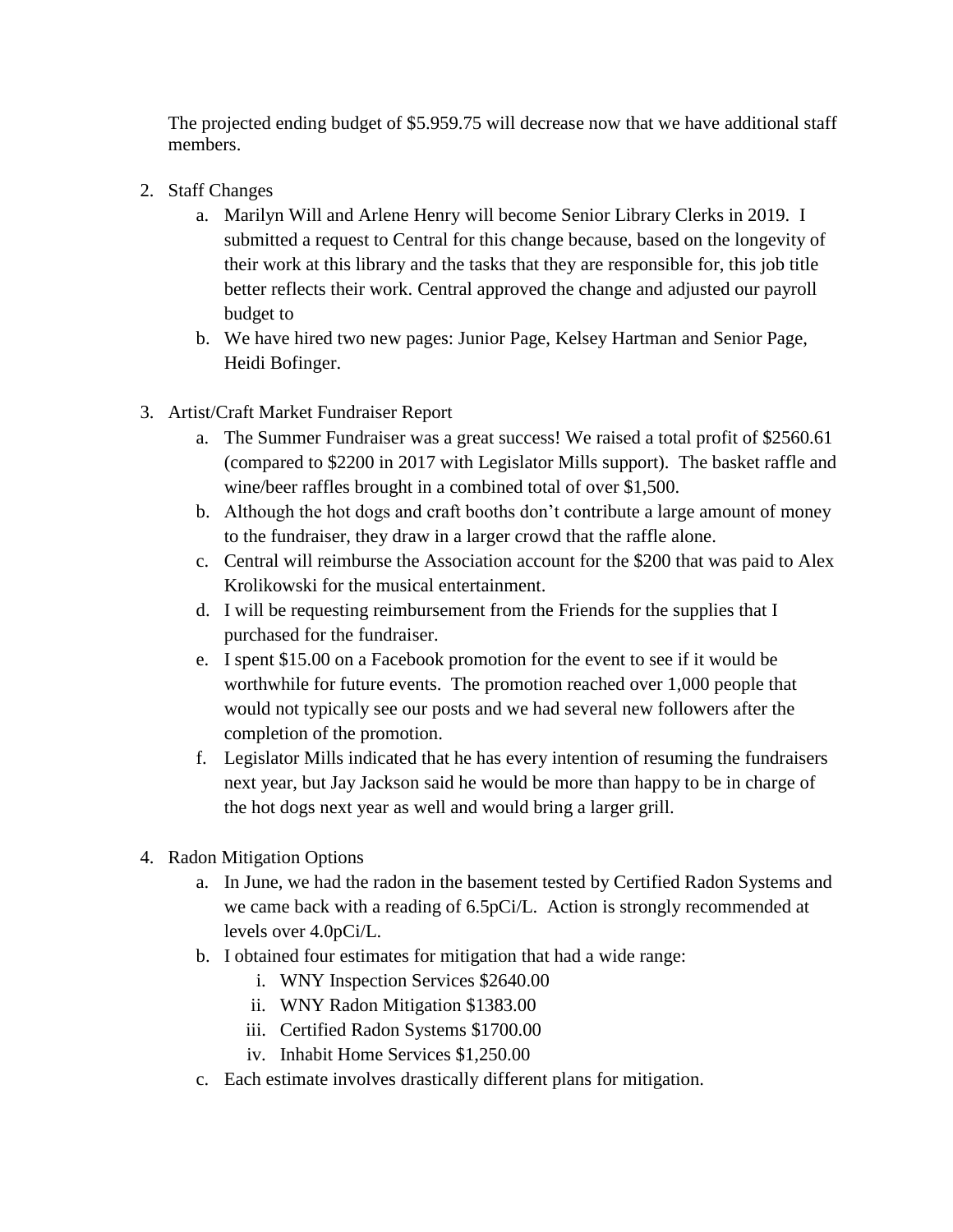- d. Although not ideal, I believe we could wait to write the mitigation into a NYS Construction grant, but the work would not be able to take place until closer to 2020 by the time the next grant cycle comes around.
- e. Should we retest before going ahead with the mitigation?
- 5. Plowing Contract
	- a. I received a contract estimate from KTG Services for plowing of \$1,000 with an additional \$225 charge per salting (at our discretion).
	- b. We are anticipating Chevalier's plowing contract to be similar to last year's contract which was \$882 plus \$100 per salting and \$65 for snow stacking.
- 6. Year Round Hours Discussion
	- a. Many libraries across the system have switched to year-round hours for consistency of service. At this time in addition to Boston, only Concord, Grand Island and Newstead still have summer hours. Concord is considering switching to year-round hours in 2019.
	- b. If we switch I would propose, after observing this fall's statistics, changing to year round hours of:
		- i. Monday 10-8
		- ii. Tuesday 1-8
		- iii. Wednesday Closed
		- iv. Thursday 10-8
		- v. Friday 1-5
		- vi. Saturday 10-2
- 7. Fall Gala Plans
	- a. The date is set for October  $19<sup>th</sup>$ , from 6:00 PM 8:00 PM. The book sale will run October  $20^{th}$  – October  $26^{th}$ .
	- b. We will again have food, wine, a basket raffle, Halloween costume competition for the kids, live music, and of course the preview of the book sale.
	- c. Other suggestions?
- 8. Gallivan Grant Bullet Aid
	- a. We have received \$2,500 from Senator Patrick Gallivan's office for use towards computer equipment, technology, a computer training program or security for library patrons.
	- b. We will be using funds to purchase VHS conversion technology and additional film converters estimated to cost:
		- i. Stand Alone Kodak Converter for 35mm, 126, 110, Super 8, 8mm to  $JPEG = $169.99$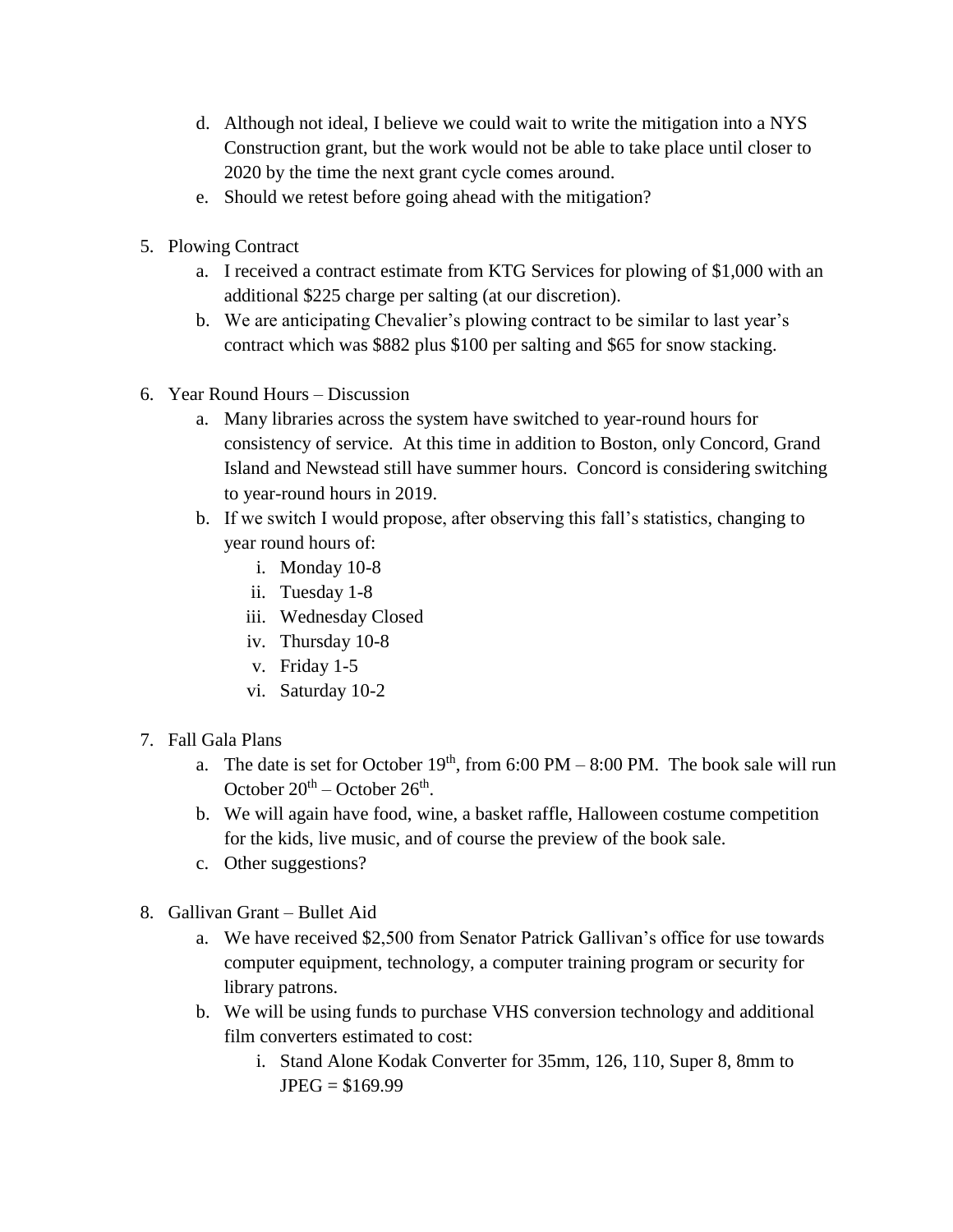- ii. VHS to Digital  $= $119.95$
- iii. We need to verify that our Patron Computer profile will support the software necessary for the VHS to Digital converter
- c. Funding could also be used to purchase an institutional license for Fusion 360 for the 3D printer for \$310 per year or \$620 for 2 years. There may be institutional licensing agreements that would reduce the price. I'd like to speak with the experts at the Foundry this fall to look at all of our options and speak with Central about any necessary support and updates we would need from them before we go ahead and purchase any design software licensing.
- 9. Summer Statistics

We had a very busy summer with:

- a. 39 Summer Programs for a variety of ages
- b. 796 People attending programs at the Boston Library
- c. Our Battle of the Books team place  $7<sup>th</sup>$  this year the highest Boston has ever placed in the competition!
- d. Since the beginning of the year, 172 people have read to our Therapy Dog.
- 10. Reimbursements for Programming
	- a. I have submitted two requests for reimbursement to Central for programming:
		- i. General Programming: Supplies and Music \$545.99
		- ii. 2017 Year End Appeal: Hired Programmers \$660.00
- 11. Upcoming Fall Programming
	- a. Story Time for 3-5 year olds will be held every Tuesday at 6:00 PM from September  $11<sup>th</sup>$  – December  $11<sup>th</sup>$  and Thursday at 10:30 AM from September  $13<sup>th</sup>$  $-$  December 13<sup>th</sup>
	- b. Maker Programs will continue one Thursday a month for ages 7 and up. I am working with the Girl Scouts troop to see about running the program immediately following their meetings (which will be held at the library this fall) to give us guaranteed attendance.
	- c. October Programs:
		- i. October  $19<sup>th</sup>$  at 6:00 PM– Gala Fundraiser
		- ii. October 20<sup>th</sup> October 26<sup>th</sup> Book Sale
		- iii. Turtle Outreach Program from the Aquarium of Niagara (currently working to schedule this)
	- d. November Programs:
		- i. Saturday, November  $10^{th}$  at  $11:00$  AM  $12:00$  PM Unicorns and Dragons for ages 3-6